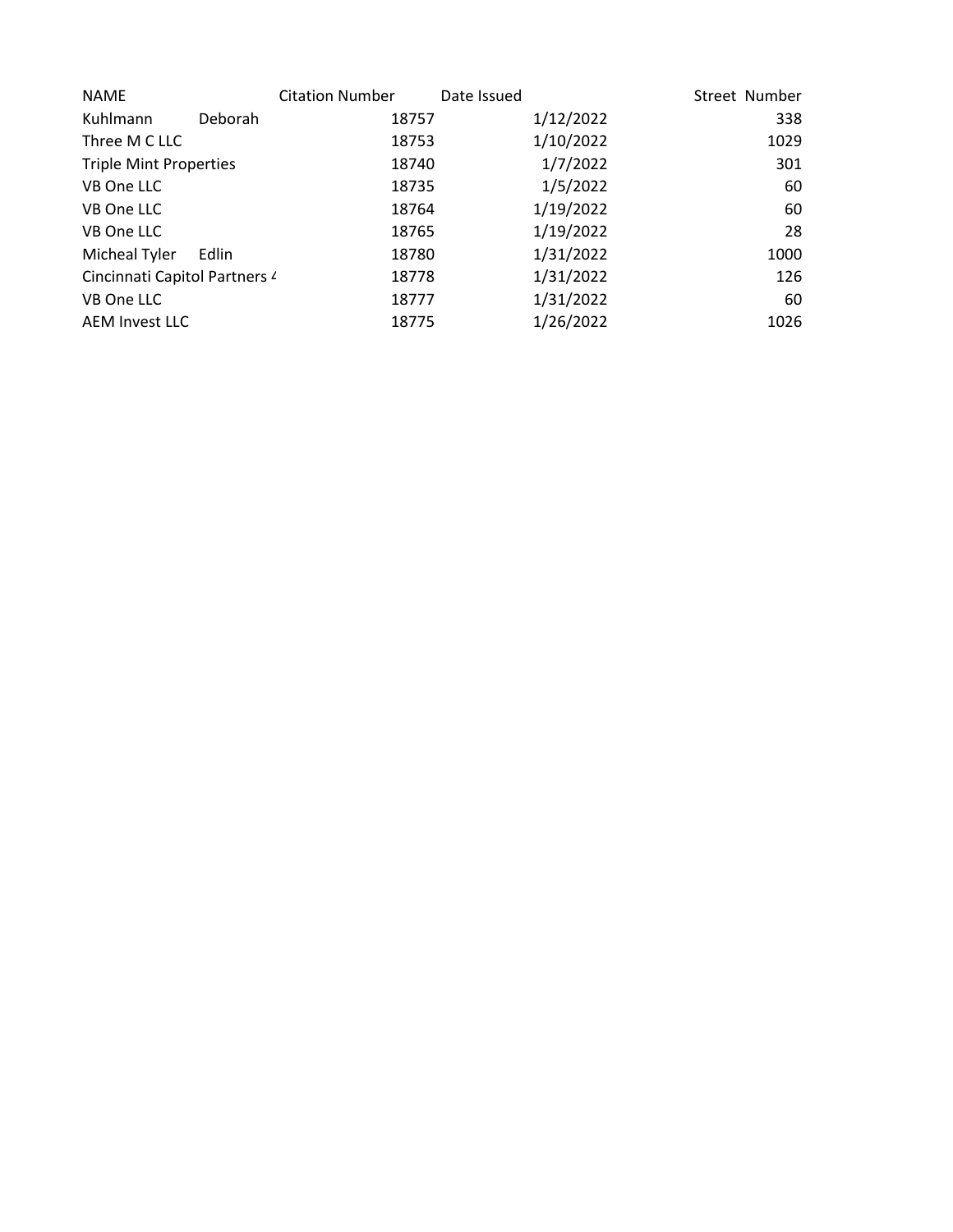| <b>Street Name</b> | <b>Mailing Address</b>      | City, State, Zip     | Deed Book Page |     |
|--------------------|-----------------------------|----------------------|----------------|-----|
| Thornton           | 6183 Rambling Ridge Dr.     | Cincinnati, OH 45247 | 818            | 507 |
| Vine               | P.O. Box 9622               | Cincinnati, OH 45209 | 766            | 473 |
| W 12th             | 187 Pavillion Pkwy Ste. 164 | Newport, KY 41071    | 805            | 205 |
| Summer Hill        | 3500 Park Center Dr.        | Dayton, OH 45414     | 825            | 70  |
| Summer Hill        | 3500 Park Center Dr.        | Dayton, OH 45414     | 825            | 70  |
| Parkview           | 3500 Park Center Dr.        | Dayton, OH 45414     | 821            | 676 |
| Isabella St.       | 1000 Isabella St.           | Newport, KY 41071    | 814            | 48  |
| W 9th St.          | 5710 Wooster Pk. Ste. 230   | Cincinnati, OH 45227 | 833            | 517 |
| Summer Hill        | 3500 Park Center Dr.        | Dayton, OH 45414     | 825            | 70  |
| <b>York Street</b> | 509 Beckman St.             | Dayton, OH 44410     | 829            | 746 |
|                    |                             |                      |                |     |